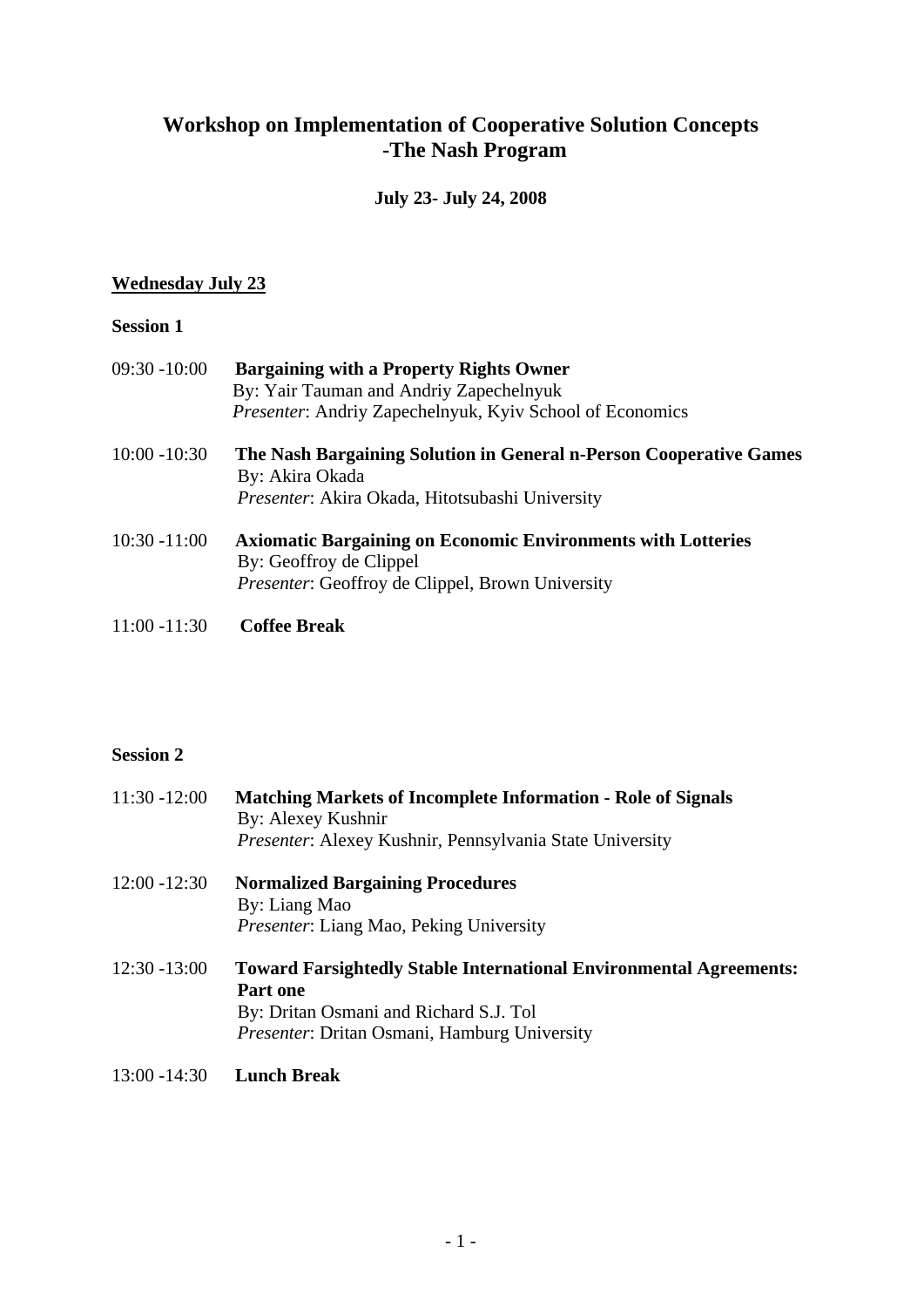#### **Wednesday July 23**

#### **Session 3**

| $14:30 - 15:00$ | <b>Cooperative Games in Strategic Form</b><br>By: Sergiu Hart and Andreu Mas-Colell |
|-----------------|-------------------------------------------------------------------------------------|
|                 | <i>Presenter:</i> Sergiu Hart, The Hebrew University of Jerusalem                   |
| $15:00 - 15:30$ | A Feasible Proposition for Cost-Allocation in Cooperative Marl                      |

15:00 - 15:30 **A Feasible Proposition for Cost-Allocation in Cooperative Markets** By: Jan Selders and Karl-Martin Ehrhart *Presenter*: Jan Selders, Technical University of Karlsruhe

## **Session 4**

| $16:00 - 16:30$ | <b>Realizing Fair Outcomes in Minimum Cost Spanning Tree Problems</b> |
|-----------------|-----------------------------------------------------------------------|
|                 | through non-cooperative Mechanisms                                    |
|                 | By: Gustavo Bergantinos and Juan J. Vidal-Puga                        |
|                 | <i>Presenter:</i> Gustavo Bergantinos, University of Vigo             |
|                 |                                                                       |

- 16:30 -17:00 **The Balanced Solution for Cooperative Transferable Utility Games** By: Rene van den Brink, Rene Levinsky and Miroslav Zeleny *Presenter*: Rene Levinsky, Max Planck Institute of Economics
- 19:00 21:00 **Reception Dinner** at Curry Club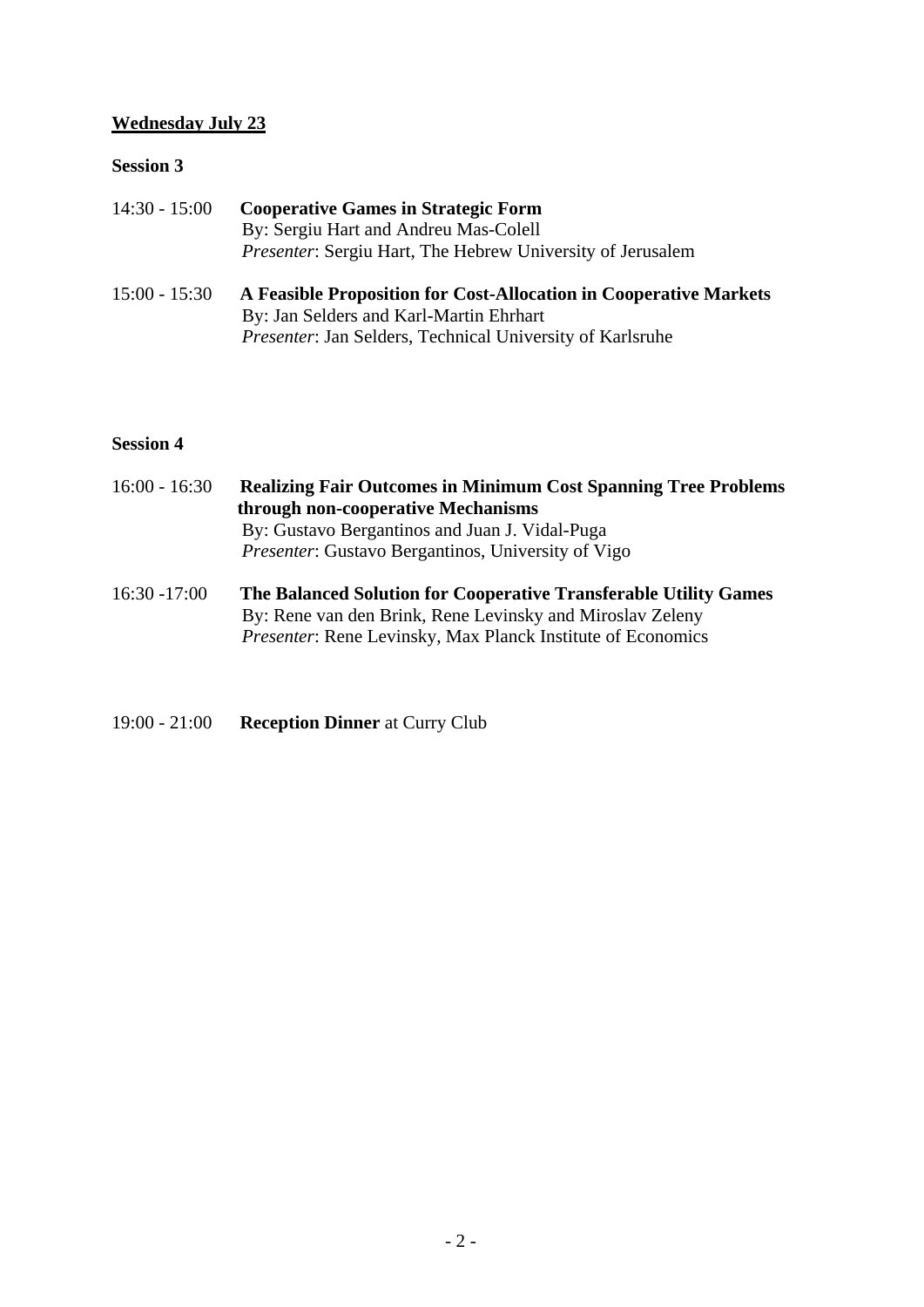### **Thursday July 24**

## **Session 5**

| $09:30 - 10:00$ | <b>Mechanism Design under Strong Nash Equilibrium:</b><br><b>Characterization and non-cooperative Foundations</b><br>By: Laurent Lamy<br><i>Presenter:</i> Laurent Lamy, Paris School of Economics                           |
|-----------------|------------------------------------------------------------------------------------------------------------------------------------------------------------------------------------------------------------------------------|
| $10:00 - 10:30$ | <b>Linear Symmetric Values for Games with Externalities</b><br>By: L. Hernandez-Lamoneda, J. Sánchez-Pérez and F. Sánchez-Sánchez<br><i>Presenter: Joss Sánchez-Pérez, CIMAT</i><br>(Center for Mathematical Investigations) |
| $10:30 - 11:00$ | <b>Multilateral Bargaining over Coalitional Externalities</b><br>By: Peter Borm, Yuan Ju and David Wettstein                                                                                                                 |

- *Presenter*: Yuan Ju, University of York
- 11:00 11:30 **Coffee Break**

## **Session 6**

| $11:30 - 12:00$ | <b>Bidding and Sequential Coalition Formation with Externalities</b><br>By: Lingling Zhang and Licun Xue<br><i>Presenter: Lingling Zhang, McGill University</i>                |
|-----------------|--------------------------------------------------------------------------------------------------------------------------------------------------------------------------------|
| $12:00 - 12:30$ | An Axiomatic Approach to the Value in Games<br>with Coalition Structure<br>By: Maria Gomez-Rua and Juan J. Vidal-Puga<br><i>Presenter:</i> Maria Gomez-Rua, University of Vigo |
| $12:30 - 13:00$ | TBA<br><i>Presenter:</i> Lloyd Shapley                                                                                                                                         |

13:00 - 14:30 **Lunch Break**